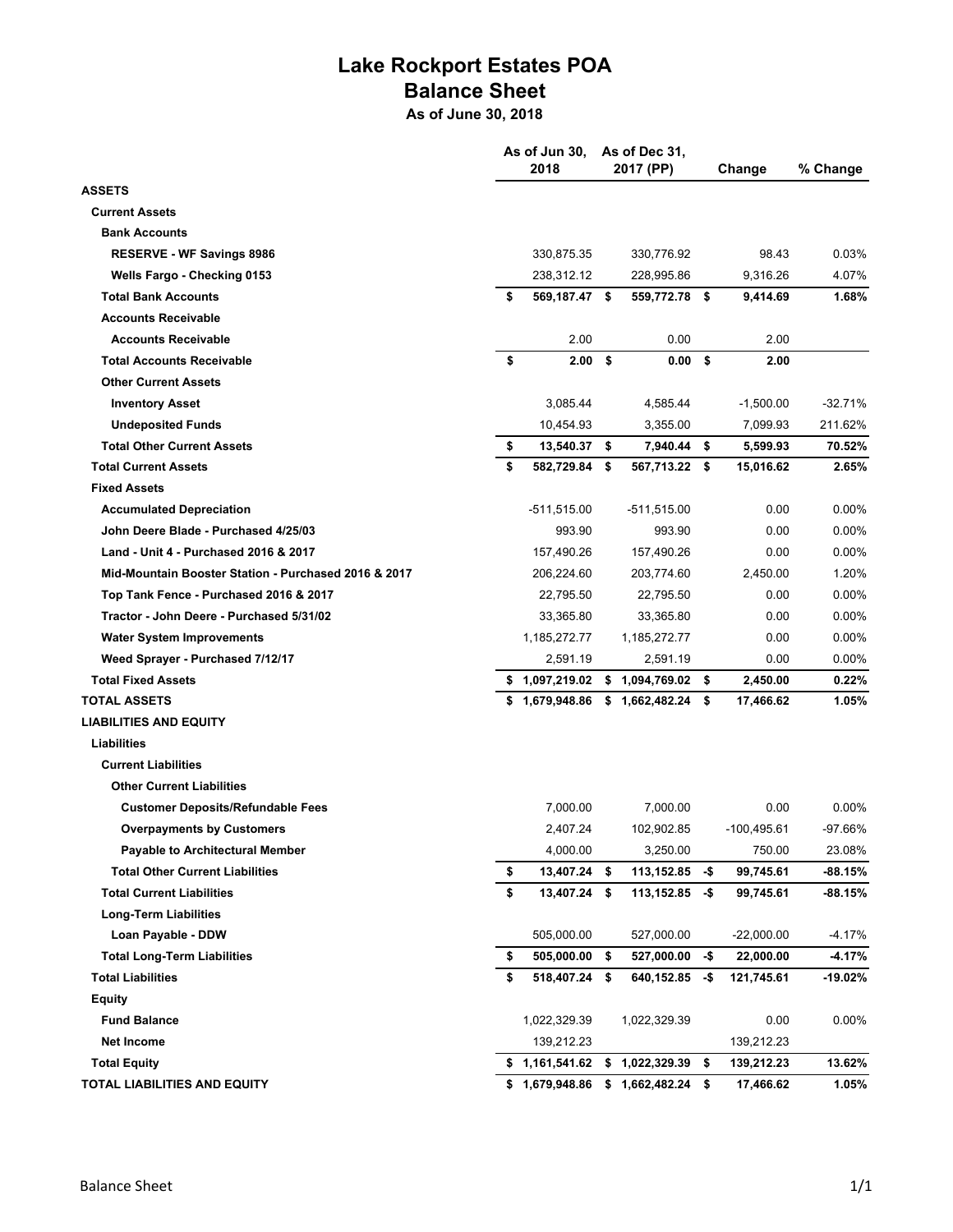## **Lake Rockport Estates POA Profit and Loss Summary**

**January - December 2017**

|                                              | Jan - Dec |              | Jan - Dec<br>2016 (PY) |                   | Change | % Change     |             |
|----------------------------------------------|-----------|--------------|------------------------|-------------------|--------|--------------|-------------|
| <b>Income</b>                                |           |              |                        |                   |        |              |             |
| <b>Total 0600 PRIOR YEARS INCOME</b>         | \$        | 41.08        | \$                     | 5,663.50          | -\$    | 5,622.42     | -99.27%     |
| 0600W ANNUAL ASSESSMENT                      |           |              |                        |                   |        | 0.00         |             |
| 0610W ANNUAL PROPERTY OWNERS ASSESSMENT      |           | 183,604.40   |                        | 171,484.88        |        | 12,119.52    | 7.07%       |
| 0650W WATER CONNECTION ASSESSMENT            |           | 12,089.54    |                        | 11,613.22         |        | 476.32       | 4.10%       |
| <b>Total 0600W ANNUAL ASSESSMENT</b>         |           | \$195,693.94 |                        | $$183,098.10$ \$  |        | 12,595.84    | 6.88%       |
| <b>ADDITIONAL ASSESSMENTS</b>                |           |              |                        |                   |        | 0.00         |             |
| 0400 LATE PAYMENT ASSESSMENT AMOUNTS         |           |              |                        |                   |        | 0.00         |             |
| 0401 COLLECTION COSTS                        |           | $-179.00$    |                        | $-400.10$         |        | 221.10       | 55.26%      |
| 0405 COLLECTION INCOME                       |           | 154.33       |                        | 4,309.50          |        | $-4, 155.17$ | $-96.42%$   |
| 0410 BILLING ASSESSMENT                      |           | 1,611.44     |                        | 1,765.15          |        | $-153.71$    | $-8.71%$    |
| 0420 FINANCE CHARGE ASSESSMENT               |           | 408.13       |                        | 2,997.32          |        | $-2,589.19$  | -86.38%     |
| <b>0450 LATE FEE ASSESSMENT</b>              |           | 925.00       |                        | 1,200.00          |        | $-275.00$    | $-22.92%$   |
| 0460 LIEN ASSESSMENT                         |           | 514.46       |                        | 445.85            |        | 68.61        | 15.39%      |
| Total 0400 LATE PAYMENT ASSESSMENT AMOUNTS   | \$        | 3,434.36     | \$                     | $10,317.72 - $$   |        | 6,883.36     | -66.71%     |
| 0700 GATE ASSESSMENT                         |           |              |                        |                   |        | 0.00         |             |
| 0710 Key Assessment                          |           | 176.00       |                        | 30.00             |        | 146.00       | 486.67%     |
| 0720 Ranches Gate Key Assmnt                 |           | 275.00       |                        | 490.60            |        | $-215.60$    | -43.95%     |
| 0730 Remote Control Assmnts                  |           | 2,245.00     |                        |                   |        | 2,245.00     |             |
| <b>Total 0700 GATE ASSESSMENT</b>            | \$        | 2,696.00     | \$                     | 520.60            | - \$   | 2,175.40     | 417.86%     |
| 0750 PACKAGE SHED INCOME                     |           | 960.00       |                        | 840.00            |        | 120.00       | 14.29%      |
| 0760 MAILBOX INCOME                          |           | 720.00       |                        |                   |        | 720.00       |             |
| <b>0800 BACKFLOW PREVENTER INCOME</b>        |           | 6,880.00     |                        | 18,410.00         |        | $-11,530.00$ | $-62.63%$   |
| <b>0801 BACKFLOW PREVENTOR COSTS</b>         |           | $-6,580.00$  |                        | -18,407.26        |        | 11,827.26    | 64.25%      |
| 0802 BACKFLOW INSPECTION INCOME              |           | 6,300.44     |                        |                   |        | 6,300.44     |             |
| 0803 BACKFLOW INSPECTION COSTS               |           | $-7,370.00$  |                        |                   |        | $-7,370.00$  |             |
| <b>1050 RESUMPTION OF SERVICE ASSESSMNT</b>  |           | 1,350.00     |                        | 2,250.00          |        | $-900.00$    | -40.00%     |
| 1100 UTILITY/ROAD DAMAGE ASSMNT              |           | 4,442.14     |                        | 3,020.00          |        | 1,422.14     | 47.09%      |
| <b>1200 SERVICE DISTRICT AREA 5</b>          |           |              |                        |                   |        | 0.00         |             |
| 1210 *ROADS                                  |           | 15,716.07    |                        | 28,624.51         |        | $-12,908.44$ | $-45.10%$   |
| <b>1220 *WATER</b>                           |           | 34,283.93    |                        | 18,206.10         |        | 16,077.83    | 88.31%      |
| 1230 *GATE                                   |           |              |                        | 2,009.39          |        | $-2,009.39$  | $-100.00\%$ |
| <b>Total 1200 SERVICE DISTRICT AREA 5</b>    | S.        | 50,000.00    | - \$                   | 48,840.00 \$      |        | 1,160.00     | 2.38%       |
| <b>1300 BUILDING/ROAD IMPACT ASSESSMENT</b>  |           | 10,500.00    |                        | 14,000.00         |        | $-3,500.00$  | $-25.00%$   |
| <b>1400 WATER IMPACT ASSESSMNT</b>           |           | 1,500.00     |                        | 7,500.00          |        | $-6,000.00$  | $-80.00\%$  |
| <b>1500 WATER METER CONNECT/INST ASSMNT</b>  |           | 3,500.00     |                        | 17,500.00         |        | $-14,000.00$ | $-80.00%$   |
| <b>1540 METER LOCKOUT &amp; LOCK REMOVAL</b> |           | 1,100.00     |                        |                   |        | 1,100.00     |             |
| <b>1550 NON-COMPLIANCE</b>                   |           | 0.00         |                        | 2,509.96          |        | $-2,509.96$  | $-100.00\%$ |
| <b>1700 WATER USAGE OVERAGE ASSESSMENT</b>   |           | 2,084.11     |                        | 1,641.69          |        | 442.42       | 26.95%      |
| <b>1800 WINTER WATER PARTICIP ASSMNT</b>     |           | 450.00       |                        | 250.00            |        | 200.00       | 80.00%      |
| <b>1850 WINTER WATER USAGE</b>               |           | 1,590.80     |                        | 1,133.26          |        | 457.54       | 40.37%      |
| <b>Total ADDITIONAL ASSESSMENTS</b>          |           | \$83,557.85  |                        | $$110,325.97$ -\$ |        | 26,768.12    | -24.26%     |
| <b>Unapplied Cash Payment Income</b>         |           | $-1,259.75$  |                        | 749.70            |        | $-2,009.45$  | -268.03%    |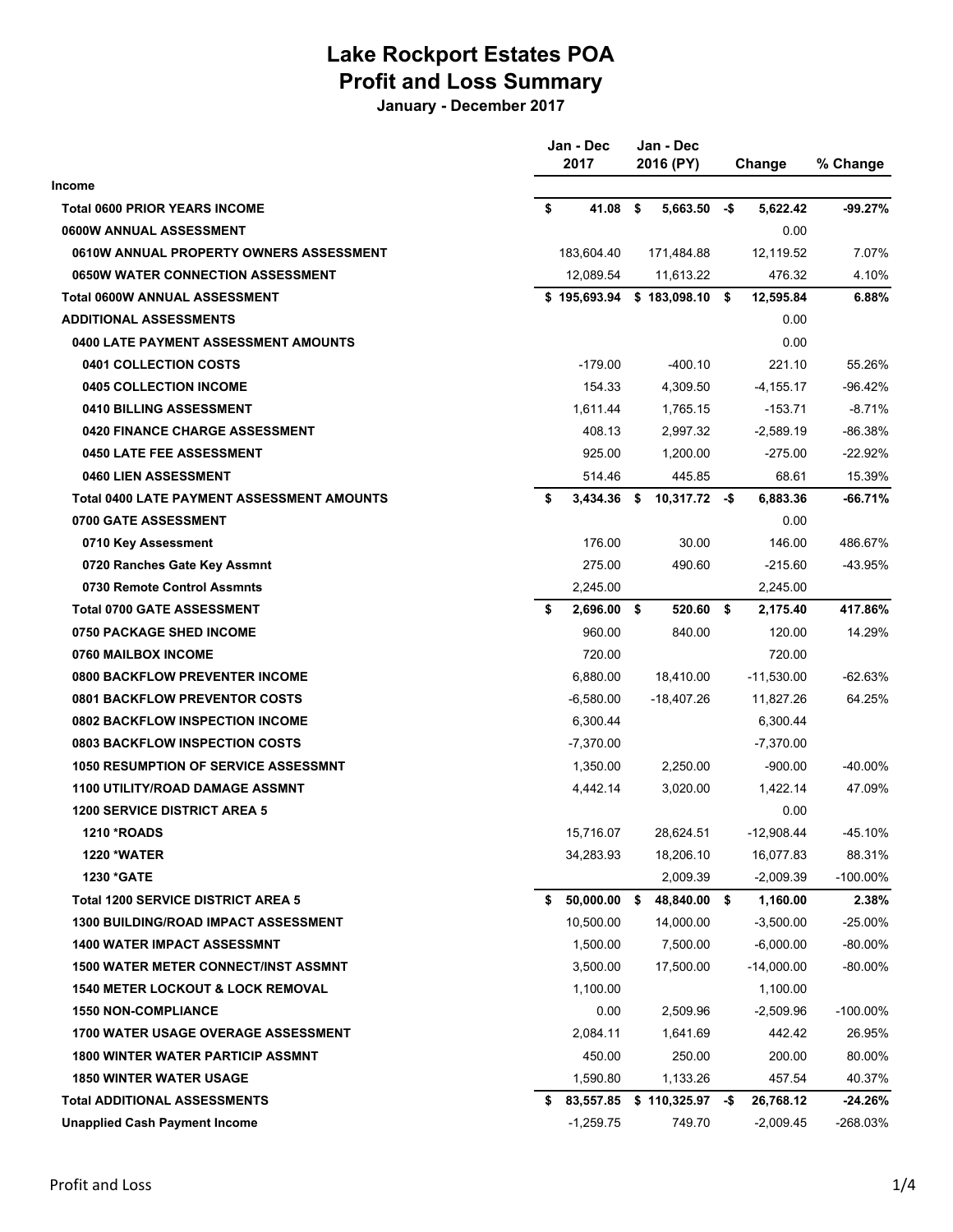|                                                  | Jan - Dec<br>2017    |      |                               |      | Change      | % Change    |  |
|--------------------------------------------------|----------------------|------|-------------------------------|------|-------------|-------------|--|
| Uncategorized Income                             | 17,651.00            |      |                               |      | 17,651.00   |             |  |
| <b>Total Income</b>                              | \$295,684.12         |      | \$299,837.27                  | -\$  | 4,153.15    | $-1.39%$    |  |
| <b>Gross Profit</b>                              |                      |      | $$295,684.12 \$299,837.27 \$$ |      | 4,153.15    | $-1.39%$    |  |
| <b>Expenses</b>                                  |                      |      |                               |      |             |             |  |
| <b>A100 ADMINISTRATION</b>                       |                      |      |                               |      | 0.00        |             |  |
| A110 Project manager                             | 15,243.63            |      | 17,883.49                     |      | $-2,639.86$ | $-14.76%$   |  |
| A120 Secretarial                                 | 1,510.00             |      | 1,550.00                      |      | $-40.00$    | $-2.58%$    |  |
| <b>A125 Monthly Accounting</b>                   | 7,200.00             |      | 7,200.00                      |      | 0.00        | $0.00\%$    |  |
| A129 Accounting / Secretarial - Special Projects | 288.80               |      | 160.00                        |      | 128.80      | 80.50%      |  |
| A131 Temporary Labor - SA5 Reimbursable          | 550.00               |      | 450.00                        |      | 100.00      | 22.22%      |  |
| <b>Total A100 ADMINISTRATION</b>                 | \$<br>24,792.43      | \$   | 27,243.49                     | -\$  | 2,451.06    | $-9.00%$    |  |
| <b>A200 AUTOMOBILE EXPENSE</b>                   |                      |      |                               |      | 0.00        |             |  |
| A210 Mileage                                     | 1,771.06             |      | 2,386.15                      |      | $-615.09$   | $-25.78%$   |  |
| <b>Total A200 AUTOMOBILE EXPENSE</b>             | \$<br>1,771.06       | \$   | 2,386.15                      | -\$  | 615.09      | $-25.78%$   |  |
| <b>B100 BANK SERVICE CHARGES</b>                 | 36.00                |      | 15.23                         |      | 20.77       | 136.38%     |  |
| <b>B101 Merchant Acct &amp; IPN Fees</b>         | 3,281.14             |      | 3,250.47                      |      | 30.67       | 0.94%       |  |
| <b>Total B100 BANK SERVICE CHARGES</b>           | \$<br>$3,317.14$ \$  |      | $3,265.70$ \$                 |      | 51.44       | 1.58%       |  |
| <b>B200 BUILDING MAINTENANCE</b>                 |                      |      |                               |      | 0.00        |             |  |
| <b>B235 Mailboxes</b>                            | 3,500.00             |      |                               |      | 3,500.00    |             |  |
| <b>Total B200 BUILDING MAINTENANCE</b>           | \$<br>$3,500.00$ \$  |      | 0.00                          | \$   | 3,500.00    |             |  |
| <b>C100 CAPITAL PURCHASE</b>                     |                      |      | 871.00                        |      | $-871.00$   | $-100.00\%$ |  |
| <b>C130 Depreciation Expense</b>                 | 88,761.00            |      | 87,583.00                     |      | 1,178.00    | 1.35%       |  |
| <b>Total C100 CAPITAL PURCHASE</b>               | \$<br>88,761.00      | \$   | 88,454.00 \$                  |      | 307.00      | 0.35%       |  |
| <b>C200 COMMUNICATION</b>                        |                      |      |                               |      | 0.00        |             |  |
| C210 Cellular                                    | 660.00               |      | 660.00                        |      | 0.00        | $0.00\%$    |  |
| <b>C220 Internet Expense</b>                     | 579.64               |      | 19.79                         |      | 559.85      | 2828.95%    |  |
| C230 Radios                                      | 1,150.75             |      |                               |      | 1,150.75    |             |  |
| C240 Telephone                                   | 1,065.52             |      | 1,251.17                      |      | $-185.65$   | -14.84%     |  |
| <b>Total C200 COMMUNICATION</b>                  | \$<br>3,455.91       | - \$ | 1,930.96                      | \$   | 1,524.95    | 78.97%      |  |
| <b>D100 DUES &amp; SUBSCRIPTIONS</b>             |                      |      | 375.00                        |      | $-375.00$   | $-100.00\%$ |  |
| <b>E100 EQUIPMENT MAINTENANCE</b>                |                      |      |                               |      | 0.00        |             |  |
| <b>E140 Tractor Repairs</b>                      |                      |      | 186.64                        |      | $-186.64$   | $-100.00\%$ |  |
| <b>Total E100 EQUIPMENT MAINTENANCE</b>          | \$<br>$0.00$ \$      |      | 186.64 -\$                    |      | 186.64      | $-100.00\%$ |  |
| <b>F200 FUEL/OIL FLEET</b>                       | 83.58                |      |                               |      | 83.58       |             |  |
| <b>G100 GATE EXPENSE</b>                         |                      |      |                               |      | 0.00        |             |  |
| <b>G110 Transmitters</b>                         | 778.94               |      |                               |      | 778.94      |             |  |
| G130 Remotes                                     | 640.00               |      |                               |      | 640.00      |             |  |
| G140 Repairs-(SA5 reimbursable)                  | 5,511.97             |      | -406.30                       |      | 5,918.27    | 1456.63%    |  |
| <b>Total G100 GATE EXPENSE</b>                   | \$<br>$6,930.91 - $$ |      | 406.30                        | - \$ | 7,337.21    | 1805.86%    |  |
| <b>G200 GROUND SUPPLIES</b>                      | 92.69                |      | 386.36                        |      | $-293.67$   | $-76.01%$   |  |
| <b>1100 INSURANCE</b>                            |                      |      |                               |      | 0.00        |             |  |
| <b>1110 Liability Insurance</b>                  | 8,253.00             |      | 8,878.00                      |      | $-625.00$   | $-7.04%$    |  |
| <b>Total I100 INSURANCE</b>                      | \$<br>8,253.00       | - \$ | $8,878.00 - $$                |      | 625.00      | $-7.04%$    |  |
| <b>L100 LICENSES &amp; PERMITS</b>               | 10.00                |      |                               |      | 10.00       |             |  |
| <b>L200 LIEN ASSESSMENT RECORDING FEES</b>       | 164.84               |      | 420.00                        |      | $-255.16$   | -60.75%     |  |
| <b>M100 MISCELLANEOUS</b>                        | 100.00               |      |                               |      | 100.00      |             |  |
| <b>M200 MOUNTAIN CLEANUP</b>                     |                      |      | 478.88                        |      | -478.88     | $-100.00\%$ |  |
|                                                  |                      |      |                               |      |             |             |  |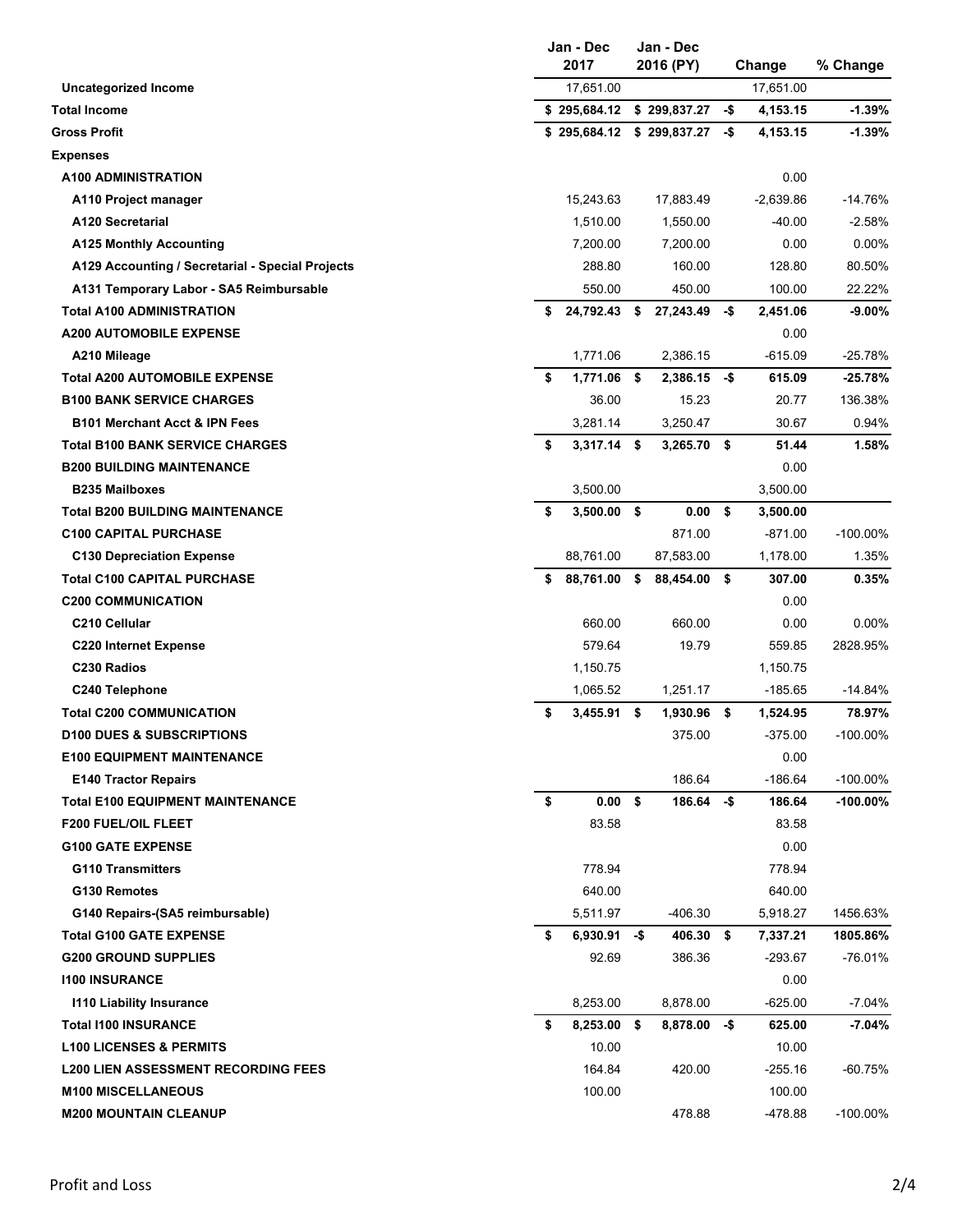| 214.15<br>38.25<br>175.90<br>459.87%<br><b>M210 Refreshments</b><br>172.02<br>172.02<br>M220 Supplies<br>\$<br><b>Total M200 MOUNTAIN CLEANUP</b><br>386.17 \$<br>$517.13 - $$<br>130.96<br>$-25.32%$<br><b>N100 NEWSLETTER EXPENSE</b><br>0.00<br>N110 Postage<br>28.14<br>40.92<br>$-12.78$<br>$-31.23%$<br>N120 Printing and Reproduction<br>519.24<br>61.75<br>740.87%<br>457.49<br>N <sub>130</sub> Supplies<br>33.82<br>$-33.82$<br>$-100.00\%$<br>\$<br>547.38 \$<br><b>Total N100 NEWSLETTER EXPENSE</b><br>136.49 \$<br>410.89<br>301.04%<br>0.00<br><b>O100 OFFICE EXPENSE</b><br>427.12<br>471.27<br>$-44.15$<br>$-9.37%$<br><b>O120 Postage and Delivery</b><br>498.73<br>332.24<br>166.49<br>50.11%<br>O130 Printing<br>90.36<br>41.65<br>48.71<br>116.95%<br>O140 Supplies<br>$1,016.21$ \$<br>845.16 \$<br>171.05<br><b>Total O100 OFFICE EXPENSE</b><br>\$<br>20.24%<br><b>P100 PROFESSIONAL FEES</b><br>0.00<br>350.00<br>355.00<br>$-5.00$<br>$-1.41%$<br><b>P110 Accounting</b><br>8,059.09<br>1,872.50<br>6,186.59<br>330.39%<br>P120 Legal Fees<br><b>Total P100 PROFESSIONAL FEES</b><br>6,181.59<br>277.51%<br>\$<br>8,409.09 \$<br>$2,227.50$ \$<br>R <sub>100</sub> ROADS<br>0.00<br>41,551.49<br>R140 Maintenance (SA5 reimbursable)<br>20,443.80<br>21,107.69<br>103.25%<br><b>R145 Snow/Winter Road</b><br>1,406.00<br>1,778.40<br>$-372.40$<br>$-20.94%$<br>126.30<br>404.00<br>277.70<br>45.48%<br>R150 Parts & Supplies (SA5 Reimbursable)<br><b>Total R100 ROADS</b><br>43,361.49<br>20,861.59<br>92.72%<br>\$<br>22,499.90 \$<br>S<br><b>S100 SECURITY</b><br>214.00<br>214.00<br>242.28<br>242.28<br><b>S200 SIGNAGE</b><br>T100 TAXES<br>0.00<br>T110 Federal<br>55.00<br>38.00<br>17.00<br>44.74%<br>T130 Property<br>469.43<br>211.40<br>258.03<br>122.06%<br>T140 State<br>6.00<br>3.00<br>50.00%<br>9.00<br>\$<br><b>Total T100 TAXES</b><br>533.43<br>255.40<br>278.03<br>108.86%<br>- \$<br>-\$<br>0.00<br><b>U100 UTILITIES</b><br>0.00<br>U110 Electric<br>U111 Meter 7N Security Lighting<br>204.65<br>207.93<br>$-3.28$<br>$-1.58%$<br>7,665.65<br>1,325.18<br>20.90%<br>U112 Meter 66763804 Main Well Pump (old meter 50907620)<br>6,340.47<br>U113 Meter 50823626 Gate<br>320.98<br>337.17<br>$-16.19$<br>$-4.80%$<br>233.04<br>231.92<br>1.12<br>0.48%<br>U115 241605251 Top Tank Contract Charges<br>U116 Meter 51202503 Top Tank<br>1,571.93<br>1,175.82<br>396.11<br>33.69%<br>U118 Meter 66765411 Booster Pump 626-001<br>2,518.94<br>2,361.79<br>157.15<br>6.65%<br>$$12,515.19$ \$<br><b>Total U110 Electric</b><br>$10,655.10$ \$<br>1,860.09<br>17.46%<br><b>Total U100 UTILITIES</b><br>12,515.19 \$<br>10,655.10 \$<br>1.860.09<br>17.46%<br>\$<br>0.00<br><b>W100 WATER METER EXPENSE</b><br>2,822.38<br>1,899.36<br>923.02<br>48.60%<br><b>W110 Installation</b><br>150.00<br>W120 Parts & Supplies<br>3,502.73<br>-3,352.73<br>$-95.72%$<br>2,160.00<br>$-100.00\%$<br>W <sub>130</sub> Repairs<br>$-2,160.00$<br><b>Total W100 WATER METER EXPENSE</b><br>$7,562.09 - $$<br>\$<br>2,972.38 \$<br>4,589.71<br>$-60.69\%$<br>91.74<br>746.27<br>$-654.53$<br>$-87.71%$<br>W200 WATER PARTS & SUPPLIES (SA5 Reimbrusable)<br>15,967.71<br>14,062.71<br>1,905.00<br>13.55%<br><b>W300 WATER SHARES</b><br><b>W400 WATER SYSTEM</b><br>0.00 | Jan - Dec<br>2017 |  |  | Jan - Dec<br>2016 (PY) | Change | % Change |
|------------------------------------------------------------------------------------------------------------------------------------------------------------------------------------------------------------------------------------------------------------------------------------------------------------------------------------------------------------------------------------------------------------------------------------------------------------------------------------------------------------------------------------------------------------------------------------------------------------------------------------------------------------------------------------------------------------------------------------------------------------------------------------------------------------------------------------------------------------------------------------------------------------------------------------------------------------------------------------------------------------------------------------------------------------------------------------------------------------------------------------------------------------------------------------------------------------------------------------------------------------------------------------------------------------------------------------------------------------------------------------------------------------------------------------------------------------------------------------------------------------------------------------------------------------------------------------------------------------------------------------------------------------------------------------------------------------------------------------------------------------------------------------------------------------------------------------------------------------------------------------------------------------------------------------------------------------------------------------------------------------------------------------------------------------------------------------------------------------------------------------------------------------------------------------------------------------------------------------------------------------------------------------------------------------------------------------------------------------------------------------------------------------------------------------------------------------------------------------------------------------------------------------------------------------------------------------------------------------------------------------------------------------------------------------------------------------------------------------------------------------------------------------------------------------------------------------------------------------------------------------------------------------------------------------------------------------------------------------------------------------------------------------------------------------------------------------------------------------------------------------------------------------------------------------------------------------------------------------------------------------------------------------------------------|-------------------|--|--|------------------------|--------|----------|
|                                                                                                                                                                                                                                                                                                                                                                                                                                                                                                                                                                                                                                                                                                                                                                                                                                                                                                                                                                                                                                                                                                                                                                                                                                                                                                                                                                                                                                                                                                                                                                                                                                                                                                                                                                                                                                                                                                                                                                                                                                                                                                                                                                                                                                                                                                                                                                                                                                                                                                                                                                                                                                                                                                                                                                                                                                                                                                                                                                                                                                                                                                                                                                                                                                                                                                      |                   |  |  |                        |        |          |
|                                                                                                                                                                                                                                                                                                                                                                                                                                                                                                                                                                                                                                                                                                                                                                                                                                                                                                                                                                                                                                                                                                                                                                                                                                                                                                                                                                                                                                                                                                                                                                                                                                                                                                                                                                                                                                                                                                                                                                                                                                                                                                                                                                                                                                                                                                                                                                                                                                                                                                                                                                                                                                                                                                                                                                                                                                                                                                                                                                                                                                                                                                                                                                                                                                                                                                      |                   |  |  |                        |        |          |
|                                                                                                                                                                                                                                                                                                                                                                                                                                                                                                                                                                                                                                                                                                                                                                                                                                                                                                                                                                                                                                                                                                                                                                                                                                                                                                                                                                                                                                                                                                                                                                                                                                                                                                                                                                                                                                                                                                                                                                                                                                                                                                                                                                                                                                                                                                                                                                                                                                                                                                                                                                                                                                                                                                                                                                                                                                                                                                                                                                                                                                                                                                                                                                                                                                                                                                      |                   |  |  |                        |        |          |
|                                                                                                                                                                                                                                                                                                                                                                                                                                                                                                                                                                                                                                                                                                                                                                                                                                                                                                                                                                                                                                                                                                                                                                                                                                                                                                                                                                                                                                                                                                                                                                                                                                                                                                                                                                                                                                                                                                                                                                                                                                                                                                                                                                                                                                                                                                                                                                                                                                                                                                                                                                                                                                                                                                                                                                                                                                                                                                                                                                                                                                                                                                                                                                                                                                                                                                      |                   |  |  |                        |        |          |
|                                                                                                                                                                                                                                                                                                                                                                                                                                                                                                                                                                                                                                                                                                                                                                                                                                                                                                                                                                                                                                                                                                                                                                                                                                                                                                                                                                                                                                                                                                                                                                                                                                                                                                                                                                                                                                                                                                                                                                                                                                                                                                                                                                                                                                                                                                                                                                                                                                                                                                                                                                                                                                                                                                                                                                                                                                                                                                                                                                                                                                                                                                                                                                                                                                                                                                      |                   |  |  |                        |        |          |
|                                                                                                                                                                                                                                                                                                                                                                                                                                                                                                                                                                                                                                                                                                                                                                                                                                                                                                                                                                                                                                                                                                                                                                                                                                                                                                                                                                                                                                                                                                                                                                                                                                                                                                                                                                                                                                                                                                                                                                                                                                                                                                                                                                                                                                                                                                                                                                                                                                                                                                                                                                                                                                                                                                                                                                                                                                                                                                                                                                                                                                                                                                                                                                                                                                                                                                      |                   |  |  |                        |        |          |
|                                                                                                                                                                                                                                                                                                                                                                                                                                                                                                                                                                                                                                                                                                                                                                                                                                                                                                                                                                                                                                                                                                                                                                                                                                                                                                                                                                                                                                                                                                                                                                                                                                                                                                                                                                                                                                                                                                                                                                                                                                                                                                                                                                                                                                                                                                                                                                                                                                                                                                                                                                                                                                                                                                                                                                                                                                                                                                                                                                                                                                                                                                                                                                                                                                                                                                      |                   |  |  |                        |        |          |
|                                                                                                                                                                                                                                                                                                                                                                                                                                                                                                                                                                                                                                                                                                                                                                                                                                                                                                                                                                                                                                                                                                                                                                                                                                                                                                                                                                                                                                                                                                                                                                                                                                                                                                                                                                                                                                                                                                                                                                                                                                                                                                                                                                                                                                                                                                                                                                                                                                                                                                                                                                                                                                                                                                                                                                                                                                                                                                                                                                                                                                                                                                                                                                                                                                                                                                      |                   |  |  |                        |        |          |
|                                                                                                                                                                                                                                                                                                                                                                                                                                                                                                                                                                                                                                                                                                                                                                                                                                                                                                                                                                                                                                                                                                                                                                                                                                                                                                                                                                                                                                                                                                                                                                                                                                                                                                                                                                                                                                                                                                                                                                                                                                                                                                                                                                                                                                                                                                                                                                                                                                                                                                                                                                                                                                                                                                                                                                                                                                                                                                                                                                                                                                                                                                                                                                                                                                                                                                      |                   |  |  |                        |        |          |
|                                                                                                                                                                                                                                                                                                                                                                                                                                                                                                                                                                                                                                                                                                                                                                                                                                                                                                                                                                                                                                                                                                                                                                                                                                                                                                                                                                                                                                                                                                                                                                                                                                                                                                                                                                                                                                                                                                                                                                                                                                                                                                                                                                                                                                                                                                                                                                                                                                                                                                                                                                                                                                                                                                                                                                                                                                                                                                                                                                                                                                                                                                                                                                                                                                                                                                      |                   |  |  |                        |        |          |
|                                                                                                                                                                                                                                                                                                                                                                                                                                                                                                                                                                                                                                                                                                                                                                                                                                                                                                                                                                                                                                                                                                                                                                                                                                                                                                                                                                                                                                                                                                                                                                                                                                                                                                                                                                                                                                                                                                                                                                                                                                                                                                                                                                                                                                                                                                                                                                                                                                                                                                                                                                                                                                                                                                                                                                                                                                                                                                                                                                                                                                                                                                                                                                                                                                                                                                      |                   |  |  |                        |        |          |
|                                                                                                                                                                                                                                                                                                                                                                                                                                                                                                                                                                                                                                                                                                                                                                                                                                                                                                                                                                                                                                                                                                                                                                                                                                                                                                                                                                                                                                                                                                                                                                                                                                                                                                                                                                                                                                                                                                                                                                                                                                                                                                                                                                                                                                                                                                                                                                                                                                                                                                                                                                                                                                                                                                                                                                                                                                                                                                                                                                                                                                                                                                                                                                                                                                                                                                      |                   |  |  |                        |        |          |
|                                                                                                                                                                                                                                                                                                                                                                                                                                                                                                                                                                                                                                                                                                                                                                                                                                                                                                                                                                                                                                                                                                                                                                                                                                                                                                                                                                                                                                                                                                                                                                                                                                                                                                                                                                                                                                                                                                                                                                                                                                                                                                                                                                                                                                                                                                                                                                                                                                                                                                                                                                                                                                                                                                                                                                                                                                                                                                                                                                                                                                                                                                                                                                                                                                                                                                      |                   |  |  |                        |        |          |
|                                                                                                                                                                                                                                                                                                                                                                                                                                                                                                                                                                                                                                                                                                                                                                                                                                                                                                                                                                                                                                                                                                                                                                                                                                                                                                                                                                                                                                                                                                                                                                                                                                                                                                                                                                                                                                                                                                                                                                                                                                                                                                                                                                                                                                                                                                                                                                                                                                                                                                                                                                                                                                                                                                                                                                                                                                                                                                                                                                                                                                                                                                                                                                                                                                                                                                      |                   |  |  |                        |        |          |
|                                                                                                                                                                                                                                                                                                                                                                                                                                                                                                                                                                                                                                                                                                                                                                                                                                                                                                                                                                                                                                                                                                                                                                                                                                                                                                                                                                                                                                                                                                                                                                                                                                                                                                                                                                                                                                                                                                                                                                                                                                                                                                                                                                                                                                                                                                                                                                                                                                                                                                                                                                                                                                                                                                                                                                                                                                                                                                                                                                                                                                                                                                                                                                                                                                                                                                      |                   |  |  |                        |        |          |
|                                                                                                                                                                                                                                                                                                                                                                                                                                                                                                                                                                                                                                                                                                                                                                                                                                                                                                                                                                                                                                                                                                                                                                                                                                                                                                                                                                                                                                                                                                                                                                                                                                                                                                                                                                                                                                                                                                                                                                                                                                                                                                                                                                                                                                                                                                                                                                                                                                                                                                                                                                                                                                                                                                                                                                                                                                                                                                                                                                                                                                                                                                                                                                                                                                                                                                      |                   |  |  |                        |        |          |
|                                                                                                                                                                                                                                                                                                                                                                                                                                                                                                                                                                                                                                                                                                                                                                                                                                                                                                                                                                                                                                                                                                                                                                                                                                                                                                                                                                                                                                                                                                                                                                                                                                                                                                                                                                                                                                                                                                                                                                                                                                                                                                                                                                                                                                                                                                                                                                                                                                                                                                                                                                                                                                                                                                                                                                                                                                                                                                                                                                                                                                                                                                                                                                                                                                                                                                      |                   |  |  |                        |        |          |
|                                                                                                                                                                                                                                                                                                                                                                                                                                                                                                                                                                                                                                                                                                                                                                                                                                                                                                                                                                                                                                                                                                                                                                                                                                                                                                                                                                                                                                                                                                                                                                                                                                                                                                                                                                                                                                                                                                                                                                                                                                                                                                                                                                                                                                                                                                                                                                                                                                                                                                                                                                                                                                                                                                                                                                                                                                                                                                                                                                                                                                                                                                                                                                                                                                                                                                      |                   |  |  |                        |        |          |
|                                                                                                                                                                                                                                                                                                                                                                                                                                                                                                                                                                                                                                                                                                                                                                                                                                                                                                                                                                                                                                                                                                                                                                                                                                                                                                                                                                                                                                                                                                                                                                                                                                                                                                                                                                                                                                                                                                                                                                                                                                                                                                                                                                                                                                                                                                                                                                                                                                                                                                                                                                                                                                                                                                                                                                                                                                                                                                                                                                                                                                                                                                                                                                                                                                                                                                      |                   |  |  |                        |        |          |
|                                                                                                                                                                                                                                                                                                                                                                                                                                                                                                                                                                                                                                                                                                                                                                                                                                                                                                                                                                                                                                                                                                                                                                                                                                                                                                                                                                                                                                                                                                                                                                                                                                                                                                                                                                                                                                                                                                                                                                                                                                                                                                                                                                                                                                                                                                                                                                                                                                                                                                                                                                                                                                                                                                                                                                                                                                                                                                                                                                                                                                                                                                                                                                                                                                                                                                      |                   |  |  |                        |        |          |
|                                                                                                                                                                                                                                                                                                                                                                                                                                                                                                                                                                                                                                                                                                                                                                                                                                                                                                                                                                                                                                                                                                                                                                                                                                                                                                                                                                                                                                                                                                                                                                                                                                                                                                                                                                                                                                                                                                                                                                                                                                                                                                                                                                                                                                                                                                                                                                                                                                                                                                                                                                                                                                                                                                                                                                                                                                                                                                                                                                                                                                                                                                                                                                                                                                                                                                      |                   |  |  |                        |        |          |
|                                                                                                                                                                                                                                                                                                                                                                                                                                                                                                                                                                                                                                                                                                                                                                                                                                                                                                                                                                                                                                                                                                                                                                                                                                                                                                                                                                                                                                                                                                                                                                                                                                                                                                                                                                                                                                                                                                                                                                                                                                                                                                                                                                                                                                                                                                                                                                                                                                                                                                                                                                                                                                                                                                                                                                                                                                                                                                                                                                                                                                                                                                                                                                                                                                                                                                      |                   |  |  |                        |        |          |
|                                                                                                                                                                                                                                                                                                                                                                                                                                                                                                                                                                                                                                                                                                                                                                                                                                                                                                                                                                                                                                                                                                                                                                                                                                                                                                                                                                                                                                                                                                                                                                                                                                                                                                                                                                                                                                                                                                                                                                                                                                                                                                                                                                                                                                                                                                                                                                                                                                                                                                                                                                                                                                                                                                                                                                                                                                                                                                                                                                                                                                                                                                                                                                                                                                                                                                      |                   |  |  |                        |        |          |
|                                                                                                                                                                                                                                                                                                                                                                                                                                                                                                                                                                                                                                                                                                                                                                                                                                                                                                                                                                                                                                                                                                                                                                                                                                                                                                                                                                                                                                                                                                                                                                                                                                                                                                                                                                                                                                                                                                                                                                                                                                                                                                                                                                                                                                                                                                                                                                                                                                                                                                                                                                                                                                                                                                                                                                                                                                                                                                                                                                                                                                                                                                                                                                                                                                                                                                      |                   |  |  |                        |        |          |
|                                                                                                                                                                                                                                                                                                                                                                                                                                                                                                                                                                                                                                                                                                                                                                                                                                                                                                                                                                                                                                                                                                                                                                                                                                                                                                                                                                                                                                                                                                                                                                                                                                                                                                                                                                                                                                                                                                                                                                                                                                                                                                                                                                                                                                                                                                                                                                                                                                                                                                                                                                                                                                                                                                                                                                                                                                                                                                                                                                                                                                                                                                                                                                                                                                                                                                      |                   |  |  |                        |        |          |
|                                                                                                                                                                                                                                                                                                                                                                                                                                                                                                                                                                                                                                                                                                                                                                                                                                                                                                                                                                                                                                                                                                                                                                                                                                                                                                                                                                                                                                                                                                                                                                                                                                                                                                                                                                                                                                                                                                                                                                                                                                                                                                                                                                                                                                                                                                                                                                                                                                                                                                                                                                                                                                                                                                                                                                                                                                                                                                                                                                                                                                                                                                                                                                                                                                                                                                      |                   |  |  |                        |        |          |
|                                                                                                                                                                                                                                                                                                                                                                                                                                                                                                                                                                                                                                                                                                                                                                                                                                                                                                                                                                                                                                                                                                                                                                                                                                                                                                                                                                                                                                                                                                                                                                                                                                                                                                                                                                                                                                                                                                                                                                                                                                                                                                                                                                                                                                                                                                                                                                                                                                                                                                                                                                                                                                                                                                                                                                                                                                                                                                                                                                                                                                                                                                                                                                                                                                                                                                      |                   |  |  |                        |        |          |
|                                                                                                                                                                                                                                                                                                                                                                                                                                                                                                                                                                                                                                                                                                                                                                                                                                                                                                                                                                                                                                                                                                                                                                                                                                                                                                                                                                                                                                                                                                                                                                                                                                                                                                                                                                                                                                                                                                                                                                                                                                                                                                                                                                                                                                                                                                                                                                                                                                                                                                                                                                                                                                                                                                                                                                                                                                                                                                                                                                                                                                                                                                                                                                                                                                                                                                      |                   |  |  |                        |        |          |
|                                                                                                                                                                                                                                                                                                                                                                                                                                                                                                                                                                                                                                                                                                                                                                                                                                                                                                                                                                                                                                                                                                                                                                                                                                                                                                                                                                                                                                                                                                                                                                                                                                                                                                                                                                                                                                                                                                                                                                                                                                                                                                                                                                                                                                                                                                                                                                                                                                                                                                                                                                                                                                                                                                                                                                                                                                                                                                                                                                                                                                                                                                                                                                                                                                                                                                      |                   |  |  |                        |        |          |
|                                                                                                                                                                                                                                                                                                                                                                                                                                                                                                                                                                                                                                                                                                                                                                                                                                                                                                                                                                                                                                                                                                                                                                                                                                                                                                                                                                                                                                                                                                                                                                                                                                                                                                                                                                                                                                                                                                                                                                                                                                                                                                                                                                                                                                                                                                                                                                                                                                                                                                                                                                                                                                                                                                                                                                                                                                                                                                                                                                                                                                                                                                                                                                                                                                                                                                      |                   |  |  |                        |        |          |
|                                                                                                                                                                                                                                                                                                                                                                                                                                                                                                                                                                                                                                                                                                                                                                                                                                                                                                                                                                                                                                                                                                                                                                                                                                                                                                                                                                                                                                                                                                                                                                                                                                                                                                                                                                                                                                                                                                                                                                                                                                                                                                                                                                                                                                                                                                                                                                                                                                                                                                                                                                                                                                                                                                                                                                                                                                                                                                                                                                                                                                                                                                                                                                                                                                                                                                      |                   |  |  |                        |        |          |
|                                                                                                                                                                                                                                                                                                                                                                                                                                                                                                                                                                                                                                                                                                                                                                                                                                                                                                                                                                                                                                                                                                                                                                                                                                                                                                                                                                                                                                                                                                                                                                                                                                                                                                                                                                                                                                                                                                                                                                                                                                                                                                                                                                                                                                                                                                                                                                                                                                                                                                                                                                                                                                                                                                                                                                                                                                                                                                                                                                                                                                                                                                                                                                                                                                                                                                      |                   |  |  |                        |        |          |
|                                                                                                                                                                                                                                                                                                                                                                                                                                                                                                                                                                                                                                                                                                                                                                                                                                                                                                                                                                                                                                                                                                                                                                                                                                                                                                                                                                                                                                                                                                                                                                                                                                                                                                                                                                                                                                                                                                                                                                                                                                                                                                                                                                                                                                                                                                                                                                                                                                                                                                                                                                                                                                                                                                                                                                                                                                                                                                                                                                                                                                                                                                                                                                                                                                                                                                      |                   |  |  |                        |        |          |
|                                                                                                                                                                                                                                                                                                                                                                                                                                                                                                                                                                                                                                                                                                                                                                                                                                                                                                                                                                                                                                                                                                                                                                                                                                                                                                                                                                                                                                                                                                                                                                                                                                                                                                                                                                                                                                                                                                                                                                                                                                                                                                                                                                                                                                                                                                                                                                                                                                                                                                                                                                                                                                                                                                                                                                                                                                                                                                                                                                                                                                                                                                                                                                                                                                                                                                      |                   |  |  |                        |        |          |
|                                                                                                                                                                                                                                                                                                                                                                                                                                                                                                                                                                                                                                                                                                                                                                                                                                                                                                                                                                                                                                                                                                                                                                                                                                                                                                                                                                                                                                                                                                                                                                                                                                                                                                                                                                                                                                                                                                                                                                                                                                                                                                                                                                                                                                                                                                                                                                                                                                                                                                                                                                                                                                                                                                                                                                                                                                                                                                                                                                                                                                                                                                                                                                                                                                                                                                      |                   |  |  |                        |        |          |
|                                                                                                                                                                                                                                                                                                                                                                                                                                                                                                                                                                                                                                                                                                                                                                                                                                                                                                                                                                                                                                                                                                                                                                                                                                                                                                                                                                                                                                                                                                                                                                                                                                                                                                                                                                                                                                                                                                                                                                                                                                                                                                                                                                                                                                                                                                                                                                                                                                                                                                                                                                                                                                                                                                                                                                                                                                                                                                                                                                                                                                                                                                                                                                                                                                                                                                      |                   |  |  |                        |        |          |
|                                                                                                                                                                                                                                                                                                                                                                                                                                                                                                                                                                                                                                                                                                                                                                                                                                                                                                                                                                                                                                                                                                                                                                                                                                                                                                                                                                                                                                                                                                                                                                                                                                                                                                                                                                                                                                                                                                                                                                                                                                                                                                                                                                                                                                                                                                                                                                                                                                                                                                                                                                                                                                                                                                                                                                                                                                                                                                                                                                                                                                                                                                                                                                                                                                                                                                      |                   |  |  |                        |        |          |
|                                                                                                                                                                                                                                                                                                                                                                                                                                                                                                                                                                                                                                                                                                                                                                                                                                                                                                                                                                                                                                                                                                                                                                                                                                                                                                                                                                                                                                                                                                                                                                                                                                                                                                                                                                                                                                                                                                                                                                                                                                                                                                                                                                                                                                                                                                                                                                                                                                                                                                                                                                                                                                                                                                                                                                                                                                                                                                                                                                                                                                                                                                                                                                                                                                                                                                      |                   |  |  |                        |        |          |
|                                                                                                                                                                                                                                                                                                                                                                                                                                                                                                                                                                                                                                                                                                                                                                                                                                                                                                                                                                                                                                                                                                                                                                                                                                                                                                                                                                                                                                                                                                                                                                                                                                                                                                                                                                                                                                                                                                                                                                                                                                                                                                                                                                                                                                                                                                                                                                                                                                                                                                                                                                                                                                                                                                                                                                                                                                                                                                                                                                                                                                                                                                                                                                                                                                                                                                      |                   |  |  |                        |        |          |
|                                                                                                                                                                                                                                                                                                                                                                                                                                                                                                                                                                                                                                                                                                                                                                                                                                                                                                                                                                                                                                                                                                                                                                                                                                                                                                                                                                                                                                                                                                                                                                                                                                                                                                                                                                                                                                                                                                                                                                                                                                                                                                                                                                                                                                                                                                                                                                                                                                                                                                                                                                                                                                                                                                                                                                                                                                                                                                                                                                                                                                                                                                                                                                                                                                                                                                      |                   |  |  |                        |        |          |
|                                                                                                                                                                                                                                                                                                                                                                                                                                                                                                                                                                                                                                                                                                                                                                                                                                                                                                                                                                                                                                                                                                                                                                                                                                                                                                                                                                                                                                                                                                                                                                                                                                                                                                                                                                                                                                                                                                                                                                                                                                                                                                                                                                                                                                                                                                                                                                                                                                                                                                                                                                                                                                                                                                                                                                                                                                                                                                                                                                                                                                                                                                                                                                                                                                                                                                      |                   |  |  |                        |        |          |
|                                                                                                                                                                                                                                                                                                                                                                                                                                                                                                                                                                                                                                                                                                                                                                                                                                                                                                                                                                                                                                                                                                                                                                                                                                                                                                                                                                                                                                                                                                                                                                                                                                                                                                                                                                                                                                                                                                                                                                                                                                                                                                                                                                                                                                                                                                                                                                                                                                                                                                                                                                                                                                                                                                                                                                                                                                                                                                                                                                                                                                                                                                                                                                                                                                                                                                      |                   |  |  |                        |        |          |
|                                                                                                                                                                                                                                                                                                                                                                                                                                                                                                                                                                                                                                                                                                                                                                                                                                                                                                                                                                                                                                                                                                                                                                                                                                                                                                                                                                                                                                                                                                                                                                                                                                                                                                                                                                                                                                                                                                                                                                                                                                                                                                                                                                                                                                                                                                                                                                                                                                                                                                                                                                                                                                                                                                                                                                                                                                                                                                                                                                                                                                                                                                                                                                                                                                                                                                      |                   |  |  |                        |        |          |
|                                                                                                                                                                                                                                                                                                                                                                                                                                                                                                                                                                                                                                                                                                                                                                                                                                                                                                                                                                                                                                                                                                                                                                                                                                                                                                                                                                                                                                                                                                                                                                                                                                                                                                                                                                                                                                                                                                                                                                                                                                                                                                                                                                                                                                                                                                                                                                                                                                                                                                                                                                                                                                                                                                                                                                                                                                                                                                                                                                                                                                                                                                                                                                                                                                                                                                      |                   |  |  |                        |        |          |
|                                                                                                                                                                                                                                                                                                                                                                                                                                                                                                                                                                                                                                                                                                                                                                                                                                                                                                                                                                                                                                                                                                                                                                                                                                                                                                                                                                                                                                                                                                                                                                                                                                                                                                                                                                                                                                                                                                                                                                                                                                                                                                                                                                                                                                                                                                                                                                                                                                                                                                                                                                                                                                                                                                                                                                                                                                                                                                                                                                                                                                                                                                                                                                                                                                                                                                      |                   |  |  |                        |        |          |
|                                                                                                                                                                                                                                                                                                                                                                                                                                                                                                                                                                                                                                                                                                                                                                                                                                                                                                                                                                                                                                                                                                                                                                                                                                                                                                                                                                                                                                                                                                                                                                                                                                                                                                                                                                                                                                                                                                                                                                                                                                                                                                                                                                                                                                                                                                                                                                                                                                                                                                                                                                                                                                                                                                                                                                                                                                                                                                                                                                                                                                                                                                                                                                                                                                                                                                      |                   |  |  |                        |        |          |
|                                                                                                                                                                                                                                                                                                                                                                                                                                                                                                                                                                                                                                                                                                                                                                                                                                                                                                                                                                                                                                                                                                                                                                                                                                                                                                                                                                                                                                                                                                                                                                                                                                                                                                                                                                                                                                                                                                                                                                                                                                                                                                                                                                                                                                                                                                                                                                                                                                                                                                                                                                                                                                                                                                                                                                                                                                                                                                                                                                                                                                                                                                                                                                                                                                                                                                      |                   |  |  |                        |        |          |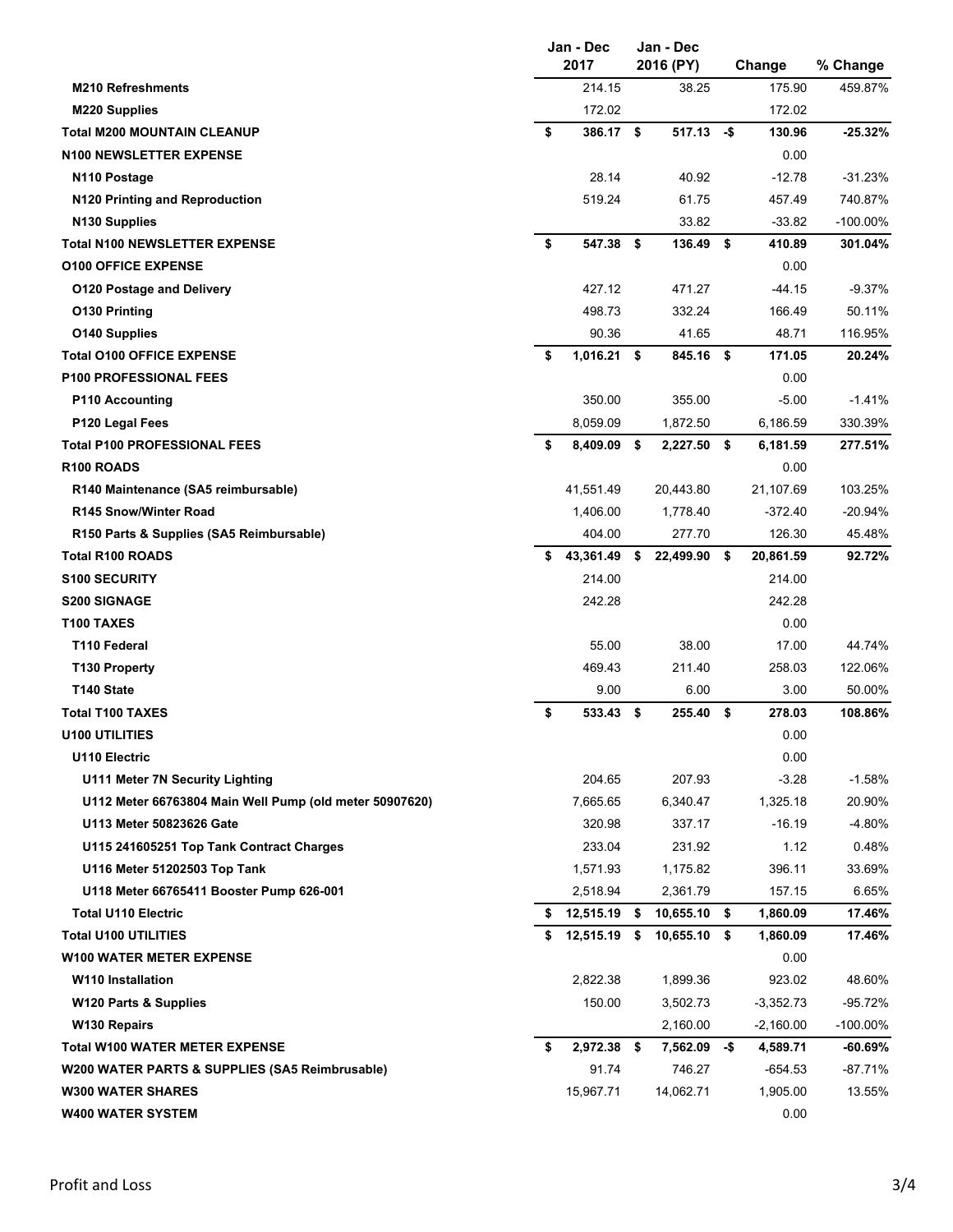|                                              | Jan - Dec<br>2017  |     | Jan - Dec<br>2016 (PY) | Change |              | % Change    |
|----------------------------------------------|--------------------|-----|------------------------|--------|--------------|-------------|
| W440 Parts & Supplies (SA5 Reimbursable)     | 405.34             |     | 282.42                 |        | 122.92       | 43.52%      |
| W450 Repairs (SA5 Reimbursable)              | 10,094.00          |     | 750.00                 |        | 9,344.00     | 1245.87%    |
| <b>W475 Chlorination System</b>              |                    |     |                        |        | 0.00         |             |
| W210 CHLORINE (SA5 Reimbursable)             | 229.58             |     | 1,466.23               |        | $-1,236.65$  | $-84.34%$   |
| <b>Total W475 Chlorination System</b>        | \$<br>229.58       | -\$ | 1,466.23               | -\$    | 1,236.65     | $-84.34%$   |
| <b>Total W400 WATER SYSTEM</b>               | \$<br>10,728.92 \$ |     | 2,498.65               | \$     | 8,230.27     | 329.39%     |
| <b>W405 DDW Reimbursable</b>                 |                    |     |                        |        | 0.00         |             |
| <b>W409 INTEREST EXPENSE-DDW</b>             | 23,344.81          |     | 24,196.79              |        | $-851.98$    | $-3.52%$    |
| <b>Total W405 DDW Reimbursable</b>           | \$23,344.81        | \$  | 24,196.79              | -\$    | 851.98       | $-3.52%$    |
| <b>W500 WATER TESTING</b>                    |                    |     |                        |        | 0.00         |             |
| W501 Water Testing (SA5 Reimbursable)        | 571.00             |     | 1,875.00               |        | $-1,304.00$  | $-69.55%$   |
| <b>Total W500 WATER TESTING</b>              | \$<br>571.00       | -\$ | 1,875.00               | -\$    | 1,304.00     | -69.55%     |
| <b>W600 WEED CONTROL</b>                     |                    |     |                        |        | 0.00         |             |
| <b>W610 Chemicals</b>                        | 192.00             |     | 240.00                 |        | $-48.00$     | $-20.00%$   |
| W630 Fuel                                    |                    |     | 27.39                  |        | $-27.39$     | $-100.00\%$ |
| <b>Total W600 WEED CONTROL</b>               | \$<br>192.00       | \$  | 267.39                 | -\$    | 75.39        | -28.19%     |
| <b>W700 WATER CAPITAL IMPROVEMENTS</b>       |                    |     |                        |        | 0.00         |             |
| <b>W370 Engineering</b>                      |                    |     | 18,604.75              |        | $-18,604.75$ | -100.00%    |
| <b>Total W700 WATER CAPITAL IMPROVEMENTS</b> | \$<br>0.00         | \$  | 18,604.75              | -\$    | 18,604.75    | $-100.00\%$ |
| <b>Total Expenses</b>                        | \$262,326.36       |     | \$240,070.33           | \$     | 22,256.03    | 9.27%       |
| <b>Net Operating Income</b>                  | \$<br>33,357.76    | \$  | 59,766.94              | -\$    | 26,409.18    | -44.19%     |
| <b>Other Income</b>                          |                    |     |                        |        |              |             |
| <b>Z100 Other Income</b>                     |                    |     |                        |        | 0.00         |             |
| Z110 Interest Income                         | 198.41             |     | 271.66                 |        | $-73.25$     | $-26.96%$   |
| <b>Total Z100 Other Income</b>               | \$<br>198.41       | \$  | 271.66                 | -\$    | 73.25        | $-26.96\%$  |
| <b>Total Other Income</b>                    | \$<br>198.41       | \$  | 271.66                 | -\$    | 73.25        | -26.96%     |
| <b>Other Expenses</b>                        |                    |     |                        |        |              |             |
| Z500 Tax Expense                             | 37.05              |     |                        |        | 37.05        |             |
| <b>Total Other Expenses</b>                  | \$<br>$37.05$ \$   |     | 0.00                   | \$     | 37.05        |             |
| <b>Net Other Income</b>                      | \$<br>161.36       | \$  | 271.66                 | -\$    | 110.30       | -40.60%     |
| <b>Net Income</b>                            | \$<br>33,519.12    | \$  | 60,038.60              | -\$    | 26,519.48    | -44.17%     |

Wednesday, Jul 25, 2018 12:48:43 PM GMT-7 - Cash Basis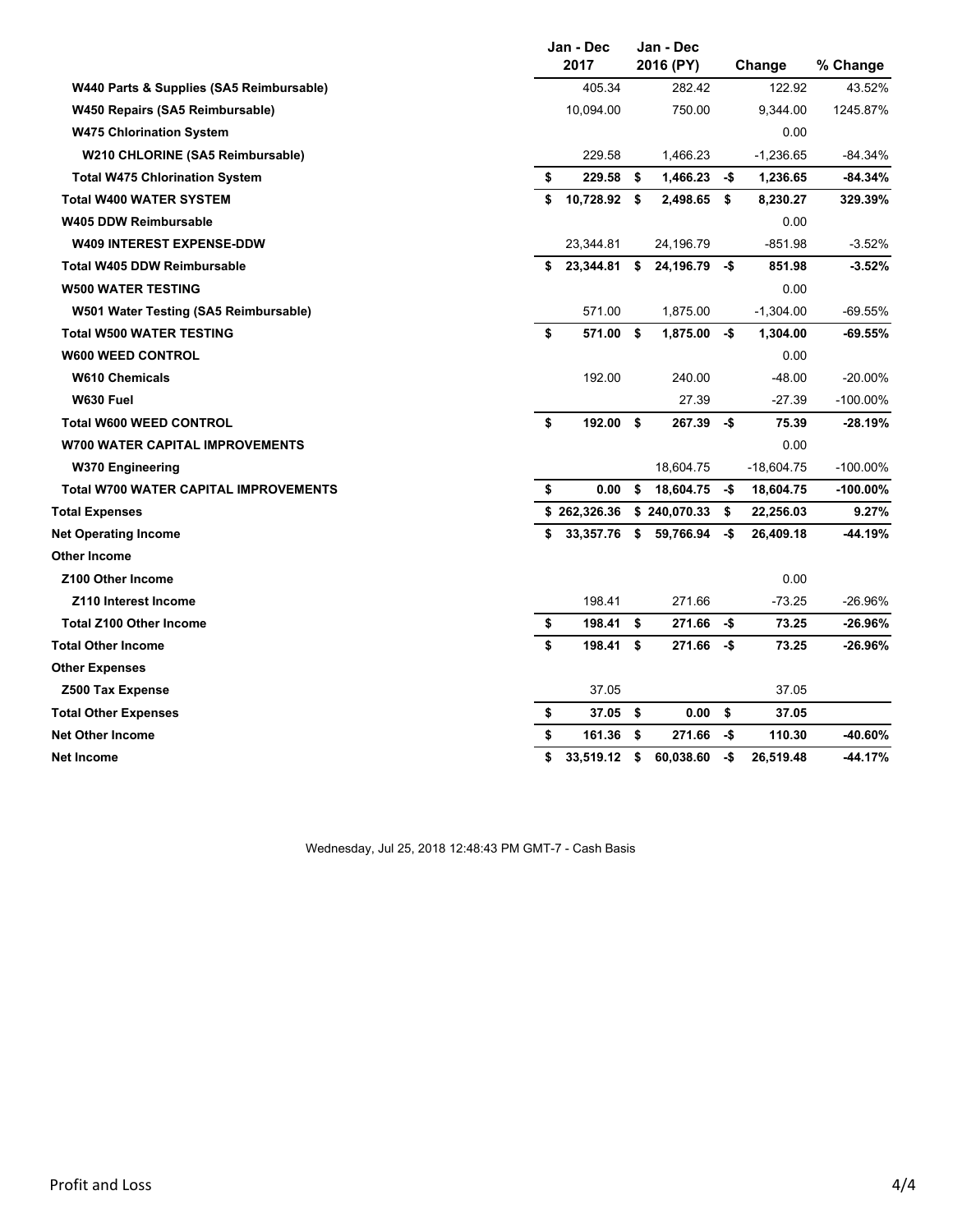## **Lake Rockport Estates POA Budget vs. Actuals: 2018 Budget - FY18 P&L**

**January - December 2018**

|                                                   | <b>Actual</b>           | <b>Budget</b>   |     | over Budget  | % of Budget |
|---------------------------------------------------|-------------------------|-----------------|-----|--------------|-------------|
| Income                                            |                         |                 |     |              |             |
| 0600W ANNUAL ASSESSMENT                           |                         |                 |     | 0.00         |             |
| 0610W ANNUAL PROPERTY OWNERS ASSESSMENT           | 176,755.46              | 183,000.00      |     | $-6,244.54$  | 96.59%      |
| <b>0650W WATER CONNECTION ASSESSMENT</b>          | 14,865.87               | 12,000.00       |     | 2,865.87     | 123.88%     |
| Total 0600W ANNUAL ASSESSMENT                     | \$<br>191,621.33 \$     | 195,000.00 -\$  |     | 3,378.67     | 98.27%      |
| <b>ADDITIONAL ASSESSMENTS</b>                     |                         |                 |     | 0.00         |             |
| 0400 LATE PAYMENT ASSESSMENT AMOUNTS              |                         |                 |     | 0.00         |             |
| 0410 BILLING ASSESSMENT                           | 1,788.21                | 1,600.00        |     | 188.21       | 111.76%     |
| 0420 FINANCE CHARGE ASSESSMENT                    | 486.67                  | 400.00          |     | 86.67        | 121.67%     |
| 0450 LATE FEE ASSESSMENT                          | 1,416.67                | 1,200.00        |     | 216.67       | 118.06%     |
| 0460 LIEN ASSESSMENT                              | 50.00                   | 400.00          |     | $-350.00$    | 12.50%      |
| <b>Total 0400 LATE PAYMENT ASSESSMENT AMOUNTS</b> | \$<br>$3,741.55$ \$     | $3,600.00$ \$   |     | 141.55       | 103.93%     |
| 0700 GATE ASSESSMENT                              |                         |                 |     | 0.00         |             |
| 0710 Key Assessment                               | 66.00                   | 150.00          |     | $-84.00$     | 44.00%      |
| 0720 Ranches Gate Key Assmnt                      | 100.00                  | 275.00          |     | $-175.00$    | 36.36%      |
| 0730 Remote Control Assmnts                       | 446.00                  | 2,245.00        |     | $-1,799.00$  | 19.87%      |
| <b>Total 0700 GATE ASSESSMENT</b>                 | \$<br>612.00 \$         | $2,670.00 - $$  |     | 2,058.00     | 22.92%      |
| <b>0750 PACKAGE SHED INCOME</b>                   | 120.00                  | 960.00          |     | $-840.00$    | 12.50%      |
| 0760 MAILBOX INCOME                               | 480.00                  | 720.00          |     | $-240.00$    | 66.67%      |
| 0800 BACKFLOW PREVENTER INCOME                    | 1,500.00                | 4,000.00        |     | $-2,500.00$  | 37.50%      |
| <b>0801 BACKFLOW PREVENTOR COSTS</b>              | $-1,500.00$             | $-4,000.00$     |     | 2,500.00     | 37.50%      |
| 0802 BACKFLOW INSPECTION INCOME                   | 5,829.39                | 7,750.00        |     | $-1,920.61$  | 75.22%      |
| 0803 BACKFLOW INSPECTION COSTS                    | $-7,724.00$             | $-7,750.00$     |     | 26.00        | 99.66%      |
| <b>1050 RESUMPTION OF SERVICE ASSESSMNT</b>       | 700.00                  | 1,000.00        |     | $-300.00$    | 70.00%      |
| <b>1200 SERVICE DISTRICT AREA 5</b>               |                         |                 |     | 0.00         |             |
| <b>1210 *ROADS</b>                                |                         | 15,000.00       |     | $-15,000.00$ | $0.00\%$    |
| <b>1220 *WATER</b>                                |                         | 35,000.00       |     | $-35,000.00$ | 0.00%       |
| Total 1200 SERVICE DISTRICT AREA 5                | \$<br>0.00 <sup>5</sup> | $50,000.00 - $$ |     | 50,000.00    | 0.00%       |
| <b>1300 BUILDING/ROAD IMPACT ASSESSMENT</b>       | 8,500.00                | 10,500.00       |     | $-2,000.00$  | 80.95%      |
| <b>1400 WATER IMPACT ASSESSMNT</b>                | 6,000.00                | 6,000.00        |     | 0.00         | 100.00%     |
| <b>1500 WATER METER CONNECT/INST ASSMNT</b>       | 14,000.00               | 14,000.00       |     | 0.00         | 100.00%     |
| <b>1540 METER LOCKOUT &amp; LOCK REMOVAL</b>      | 500.00                  | 600.00          |     | $-100.00$    | 83.33%      |
| <b>1700 WATER USAGE OVERAGE ASSESSMENT</b>        | 2,874.80                | 2,000.00        |     | 874.80       | 143.74%     |
| <b>1800 WINTER WATER PARTICIP ASSMNT</b>          | 150.00                  | 450.00          |     | $-300.00$    | 33.33%      |
| <b>1850 WINTER WATER USAGE</b>                    | 1,211.80                | 1,600.00        |     | $-388.20$    | 75.74%      |
| <b>Total ADDITIONAL ASSESSMENTS</b>               | \$<br>36,995.54 \$      | $94,100.00 - $$ |     | 57,104.46    | 39.32%      |
| <b>Unapplied Cash Payment Income</b>              | 53.00                   |                 |     | 53.00        |             |
| <b>Total Income</b>                               | \$<br>228,669.87 \$     | 289,100.00      | -\$ | 60,430.13    | 79.10%      |
| <b>Gross Profit</b>                               | \$<br>228,669.87 \$     | 289,100.00 -\$  |     | 60,430.13    | 79.10%      |
| <b>Expenses</b>                                   |                         |                 |     |              |             |
| A100 ADMINISTRATION                               |                         |                 |     | 0.00         |             |
| A110 Project manager                              | 6,814.37                | 15,500.00       |     | $-8,685.63$  | 43.96%      |
| A120 Secretarial                                  | 780.00                  | 1,510.00        |     | $-730.00$    | 51.66%      |
| <b>A125 Monthly Accounting</b>                    | 3,600.00                | 7,200.00        |     | $-3,600.00$  | 50.00%      |
| A129 Accounting / Secretarial - Special Projects  |                         | 350.00          |     | $-350.00$    | 0.00%       |
| A131 Temporary Labor - SA5 Reimbursable           |                         | 550.00          |     | $-550.00$    | 0.00%       |
| <b>Total A100 ADMINISTRATION</b>                  | \$<br>11,194.37 \$      | $25,110.00 - $$ |     | 13,915.63    | 44.58%      |
| <b>A200 AUTOMOBILE EXPENSE</b>                    |                         |                 |     | 0.00         |             |
| A210 Mileage                                      | 1,208.45                | 1,750.00        |     | $-541.55$    | 69.05%      |
| <b>Total A200 AUTOMOBILE EXPENSE</b>              | \$<br>1,208.45 \$       | 1,750.00        | -\$ | 541.55       | 69.05%      |
| <b>B100 BANK SERVICE CHARGES</b>                  | 27.40                   | 40.00           |     | $-12.60$     | 68.50%      |
| B101 Merchant Acct & IPN Fees                     | 2,242.58                | 3,250.00        |     | $-1,007.42$  | 69.00%      |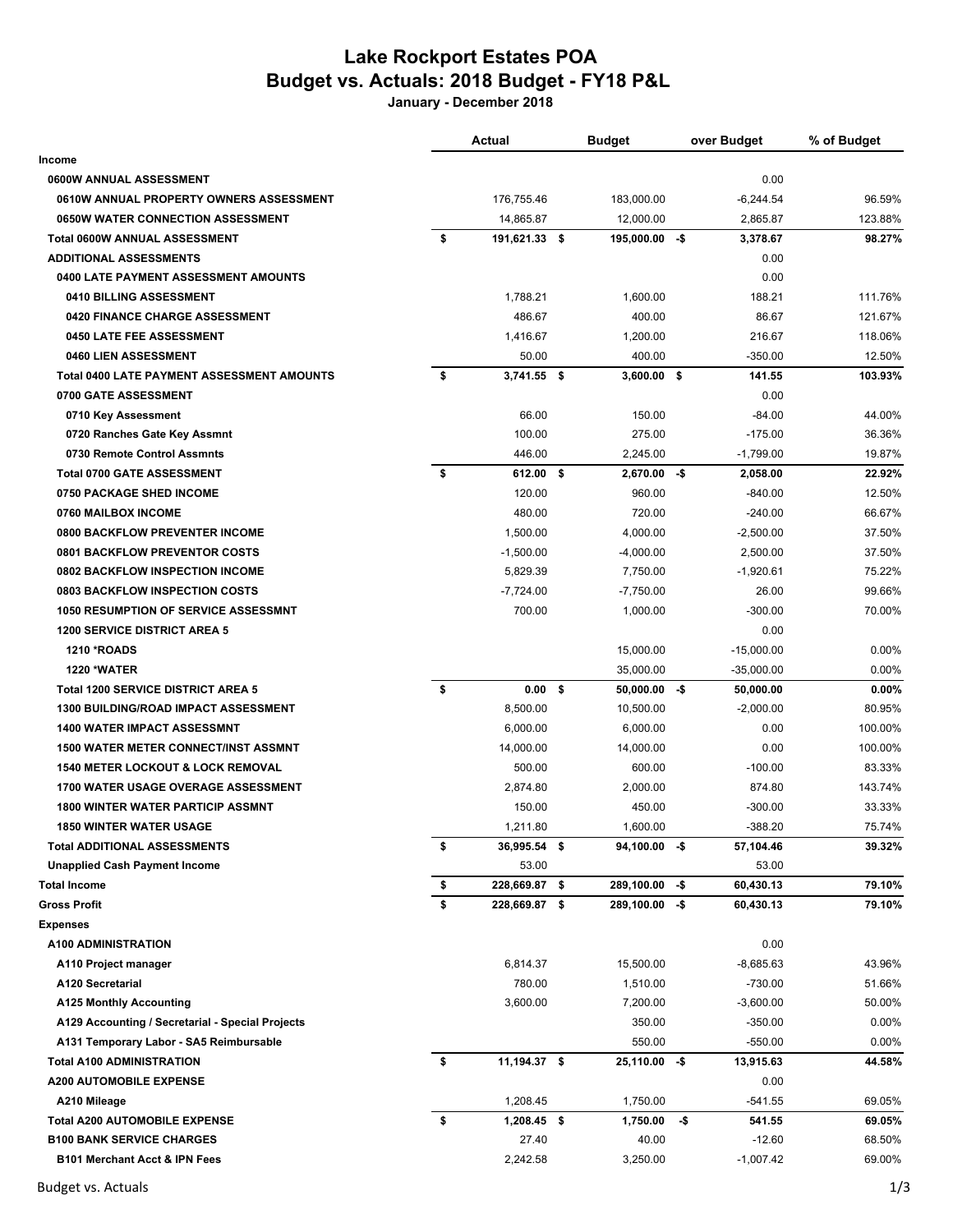|                                                                   | <b>Actual</b><br><b>Budget</b> |                   |    |                 | over Budget | % of Budget  |          |
|-------------------------------------------------------------------|--------------------------------|-------------------|----|-----------------|-------------|--------------|----------|
| <b>Total B100 BANK SERVICE CHARGES</b>                            | \$                             | 2,269.98          | \$ | 3,290.00        | -\$         | 1,020.02     | 69.00%   |
| <b>B200 BUILDING MAINTENANCE</b>                                  |                                |                   |    |                 |             | 0.00         |          |
| <b>B235 Mailboxes</b>                                             |                                |                   |    | 3,500.00        |             | $-3,500.00$  | $0.00\%$ |
| <b>Total B200 BUILDING MAINTENANCE</b>                            | \$                             | 0.00 <sup>5</sup> |    | 3,500.00        | -\$         | 3,500.00     | 0.00%    |
| <b>C100 CAPITAL PURCHASE</b>                                      |                                |                   |    |                 |             | 0.00         |          |
| <b>C130 Depreciation Expense</b>                                  |                                |                   |    | 88,750.00       |             | $-88,750.00$ | $0.00\%$ |
| <b>Total C100 CAPITAL PURCHASE</b>                                | \$                             | 0.00 <sup>5</sup> |    | 88,750.00 -\$   |             | 88,750.00    | 0.00%    |
| <b>C200 COMMUNICATION</b>                                         |                                |                   |    |                 |             | 0.00         |          |
| C210 Cellular                                                     |                                | 330.00            |    | 660.00          |             | $-330.00$    | 50.00%   |
| <b>C220 Internet Expense</b>                                      |                                | 269.36            |    | 600.00          |             | $-330.64$    | 44.89%   |
| C230 Radios                                                       |                                |                   |    | 1,150.75        |             | $-1,150.75$  | $0.00\%$ |
| C240 Telephone                                                    |                                | 239.69            |    | 1,065.00        |             | $-825.31$    | 22.51%   |
| <b>Total C200 COMMUNICATION</b>                                   | \$                             | 839.05 \$         |    | $3,475.75 - $$  |             | 2,636.70     | 24.14%   |
| <b>D100 DUES &amp; SUBSCRIPTIONS</b>                              |                                | 315.00            |    |                 |             | 315.00       |          |
| <b>F200 FUEL/OIL FLEET</b>                                        |                                | 26.77             |    | 85.00           |             | $-58.23$     | 31.49%   |
| <b>G100 GATE EXPENSE</b>                                          |                                |                   |    |                 |             | 0.00         |          |
| <b>G110 Transmitters</b>                                          |                                | 750.27            |    | 775.00          |             | $-24.73$     | 96.81%   |
| G130 Remotes                                                      |                                |                   |    | 650.00          |             | $-650.00$    | 0.00%    |
| G140 Repairs-(SA5 reimbursable)                                   |                                |                   |    | 5,500.00        |             | $-5,500.00$  | $0.00\%$ |
| <b>Total G100 GATE EXPENSE</b>                                    | \$                             | 750.27 \$         |    | $6,925.00 - $$  |             | 6,174.73     | 10.83%   |
| <b>G200 GROUND SUPPLIES</b>                                       |                                |                   |    | 100.00          |             | $-100.00$    | $0.00\%$ |
| <b>1100 INSURANCE</b>                                             |                                |                   |    |                 |             | 0.00         |          |
| <b>1110 Liability Insurance</b>                                   |                                | 10,901.00         |    | 11,000.00       |             | $-99.00$     | 99.10%   |
| <b>Total I100 INSURANCE</b>                                       | \$                             | 10,901.00         | \$ | 11,000.00       | -\$         | 99.00        | 99.10%   |
| <b>L100 LICENSES &amp; PERMITS</b>                                |                                | 15.00             |    | 15.00           |             | 0.00         | 100.00%  |
| <b>L200 LIEN ASSESSMENT RECORDING FEES</b>                        |                                |                   |    | 170.00          |             | $-170.00$    | $0.00\%$ |
| <b>M100 MISCELLANEOUS</b>                                         |                                |                   |    | 100.00          |             | $-100.00$    | $0.00\%$ |
| <b>M200 MOUNTAIN CLEANUP</b>                                      |                                |                   |    |                 |             | 0.00         |          |
| <b>M210 Refreshments</b>                                          |                                |                   |    | 225.00          |             | $-225.00$    | $0.00\%$ |
| <b>M220 Supplies</b>                                              |                                |                   |    | 175.00          |             | $-175.00$    | 0.00%    |
| <b>Total M200 MOUNTAIN CLEANUP</b>                                | \$                             | 0.00 <sup>5</sup> |    | 400.00          | -\$         | 400.00       | $0.00\%$ |
| N100 NEWSLETTER EXPENSE                                           |                                |                   |    |                 |             | 0.00         |          |
| N <sub>110</sub> Postage                                          |                                | 36.75             |    | 50.00           |             | $-13.25$     | 73.50%   |
| N120 Printing and Reproduction                                    |                                |                   |    | 550.00          |             | $-550.00$    | $0.00\%$ |
|                                                                   |                                | 6.37              |    | 15.00           |             | $-8.63$      | 42.47%   |
| N <sub>130</sub> Supplies<br><b>Total N100 NEWSLETTER EXPENSE</b> | \$                             | 43.12 \$          |    | 615.00          | -\$         | 571.88       | 7.01%    |
| <b>O100 OFFICE EXPENSE</b>                                        |                                |                   |    |                 |             | 0.00         |          |
| <b>O110 Computer Repairs</b>                                      |                                | 6,419.09          |    | 6,500.00        |             | $-80.91$     | 98.76%   |
| <b>O120 Postage and Delivery</b>                                  |                                | 312.76            |    | 450.00          |             | -137.24      | 69.50%   |
| <b>O130 Printing</b>                                              |                                | 186.18            |    | 500.00          |             | -313.82      | 37.24%   |
| <b>O140 Supplies</b>                                              |                                | 120.94            |    | 100.00          |             | 20.94        | 120.94%  |
| <b>Total O100 OFFICE EXPENSE</b>                                  | \$                             | 7,038.97 \$       |    | 7,550.00        | -\$         | 511.03       | 93.23%   |
| <b>P100 PROFESSIONAL FEES</b>                                     |                                |                   |    |                 |             | 0.00         |          |
| <b>P110 Accounting</b>                                            |                                | 598.40            |    | 600.00          |             | $-1.60$      | 99.73%   |
| P120 Legal Fees                                                   |                                | 3,130.00          |    | 9,500.00        |             | $-6,370.00$  | 32.95%   |
| <b>Total P100 PROFESSIONAL FEES</b>                               | \$                             | 3,728.40 \$       |    | $10,100.00 - $$ |             | 6,371.60     | 36.91%   |
| <b>QuickBooks Payments Fees</b>                                   |                                | 35.80             |    | 0.00            |             | 35.80        |          |
| R100 ROADS                                                        |                                |                   |    |                 |             | 0.00         |          |
| R130 Improvements                                                 |                                | 599.64            |    | 600.00          |             | $-0.36$      | 99.94%   |
|                                                                   |                                |                   |    |                 |             |              |          |
| R140 Maintenance (SA5 reimbursable)                               |                                |                   |    | 50,000.00       |             | $-50,000.00$ | $0.00\%$ |
| <b>R145 Snow/Winter Road</b>                                      |                                | 705.00            |    | 1,500.00        |             | -795.00      | 47.00%   |
| R150 Parts & Supplies (SA5 Reimbursable)                          |                                |                   |    | 500.00          |             | $-500.00$    | $0.00\%$ |
| <b>Total R100 ROADS</b>                                           | \$                             | $1,304.64$ \$     |    | $52,600.00 - $$ |             | 51,295.36    | 2.48%    |
| <b>S100 SECURITY</b>                                              |                                |                   |    | 250.00          |             | $-250.00$    | 0.00%    |
| <b>S200 SIGNAGE</b>                                               |                                | 50.75             |    | 250.00          |             | $-199.25$    | 20.30%   |
| T100 TAXES                                                        |                                |                   |    |                 |             | 0.00         |          |